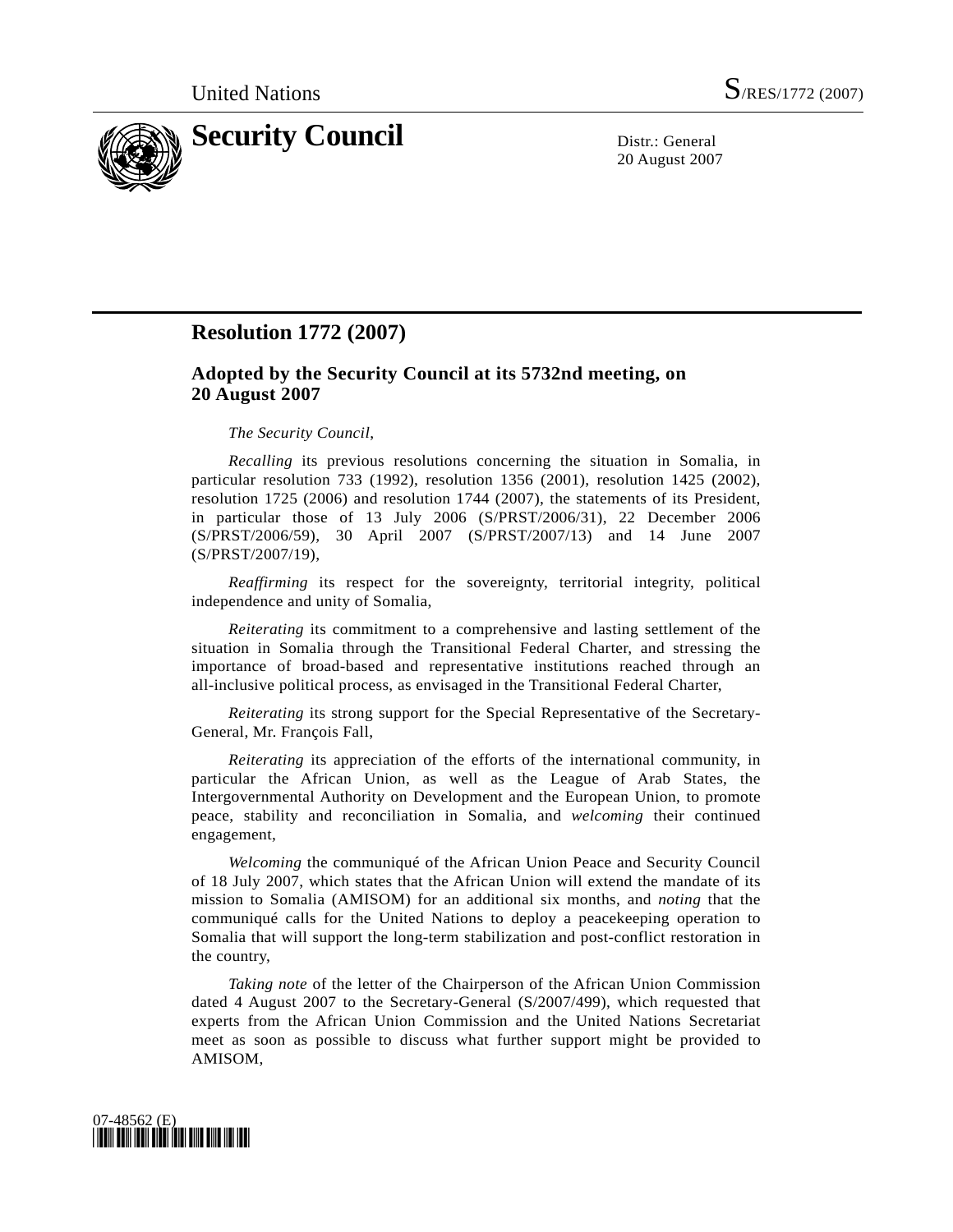*Taking note* of the Secretary-General's report on Somalia of 25 June 2007 (S/2007/381), in particular paragraph 30 on the deployment of a team of 10 military, police, and civilian experts to African Union headquarters to support its mission planning and management capacity structure, and *expressing* its appreciation for this support of AMISOM,

*Recalling* that cooperation between the United Nations and the regional arrangements in matters relating to the maintenance of peace and security, as are appropriate for regional action, is an integral part of collective security as provided for in the Charter of the United Nations,

*Taking note* of paragraph 27 of the Secretary-General's report referred to above communicating the offer of the International Contact Group of its "Good Offices" to facilitate the process of genuine political reconciliation in Somalia, and *encouraging* the International Contact Group to continue the implementation of this offer,

*Reiterating* its support for Somalia's Transitional Federal Institutions, *underlining* the importance of providing and maintaining stability and security throughout Somalia, and *underscoring* the importance of disarmament, demobilization and reintegration of militia and ex-combatants in Somalia,

*Condemning* all acts of violence and extremism inside Somalia, and *expressing* its concern regarding the continued violence inside Somalia,

*Stressing its concern* at the upsurge in piracy off the Somali coast described in paragraph 51 of the Secretary-General's report, and *taking note* of the joint communiqué of the International Maritime Organization and the World Food Programme of 10 July 2007,

*Emphasizing* the contribution that AMISOM and its Ugandan contingents are making to lasting peace and stability in Somalia, *condemning* any hostility towards them, and *urging* all parties in Somalia and the region to support and cooperate with AMISOM,

*Underlining* that the full deployment of AMISOM will help avoid a security vacuum and help create the conditions for full withdrawal of other foreign forces from Somalia,

*Determining* that the situation in Somalia continues to constitute a threat to international peace and security in the region,

*Acting* under Chapter VII of the Charter of the United Nations,

 1. *Stresses* the need for broad-based and representative institutions reached through an all-inclusive political process in Somalia, as envisaged in the Transitional Federal Charter, in order to consolidate stability, peace and reconciliation in the country and to ensure that international assistance is as effective as possible;

 2. *Welcomes* the convening of the National Reconciliation Congress (NRC) at the initiative of the Transitional Federal Institutions, and *urges* all parties to support the NRC and participate in the political process;

 3. *Stresses* the need for the NRC to be an all-inclusive intra-Somali political process involving all stakeholders including all political leaders, clan leaders,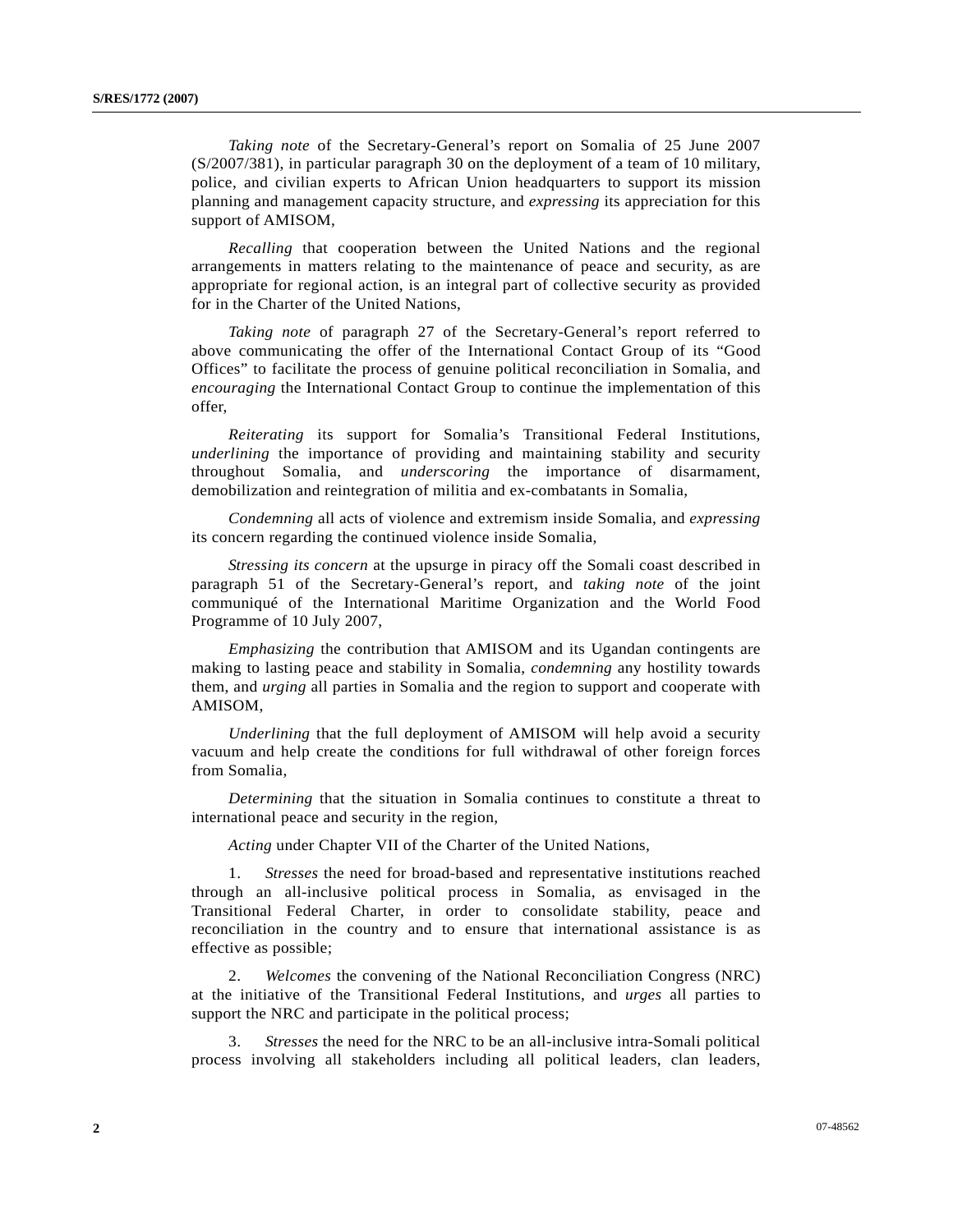religious leaders, the business community, and representatives of civil society such as women's groups;

 4. *Urges* the Transitional Federal Institutions and all parties in Somalia to respect the conclusions of the NRC and to sustain an equally inclusive ongoing political process thereafter, and *encourages* them to unite behind the efforts to promote such an inclusive dialogue;

 5. *Reiterates* the need for the ongoing political process to both agree on a comprehensive and lasting cessation of hostilities and to produce a road map for a comprehensive peace process, including democratic elections at the local, regional and national levels as set out in Somalia's Transitional Federal Charter;

 6. *Requests* the Secretary-General to continue and intensify his efforts to strengthen the NRC and, more widely, promote an ongoing all-inclusive political process, including by assisting the Transitional Federal Institutions' role in delivering both and by working together with the African Union, the League of Arab States, the Intergovernmental Authority on Development, the European Union, and the International Contact Group on Somalia, and *requests* the Secretary-General to report, pursuant to the timetable set out in paragraph 17 below, on the efforts of the Transitional Federal Institutions, on progress made in the NRC and the subsequent political process, and on any obstacles to the success of either;

 7. *Requests* the Secretary-General to provide in the same reports an assessment of further measures that may be required to strengthen the ability of the United Nations Political Office for Somalia (UNPOS) to fulfil the role envisaged in paragraph 6 above, including the possibility of relocation from Nairobi to Mogadishu and any security measures that might be necessary for such a move;

 8. *States its intention*, following the Secretary-General's reports referred to in paragraph 6 above, to take measures against those who seek to prevent or block the NRC or a peaceful political process, or those who threaten the Transitional Federal Institutions or AMISOM by force, or take action that undermines stability in Somalia or the region;

 9. *Decides* to authorize member States of the African Union to maintain a mission in Somalia for a further period of six months, which shall be authorized to take all necessary measures as appropriate to carry out the following mandate:

 (a) To support dialogue and reconciliation in Somalia by assisting with the free movement, safe passage and protection of all those involved with the process referred to in paragraphs 1 to 5;

 (b) To provide, as appropriate, protection to the Transitional Federal Institutions to help them carry out their functions of government, and security for key infrastructure;

 (c) To assist, within its capabilities, and in coordination with other parties, with implementation of the National Security and Stabilization Plan, in particular the effective re-establishment and training of all-inclusive Somali security forces;

 (d) To contribute, as may be requested and within capabilities, to the creation of the necessary security conditions for the provision of humanitarian assistance;

 (e) To protect its personnel, facilities, installations, equipment and mission, and to ensure the security and freedom of movement of its personnel;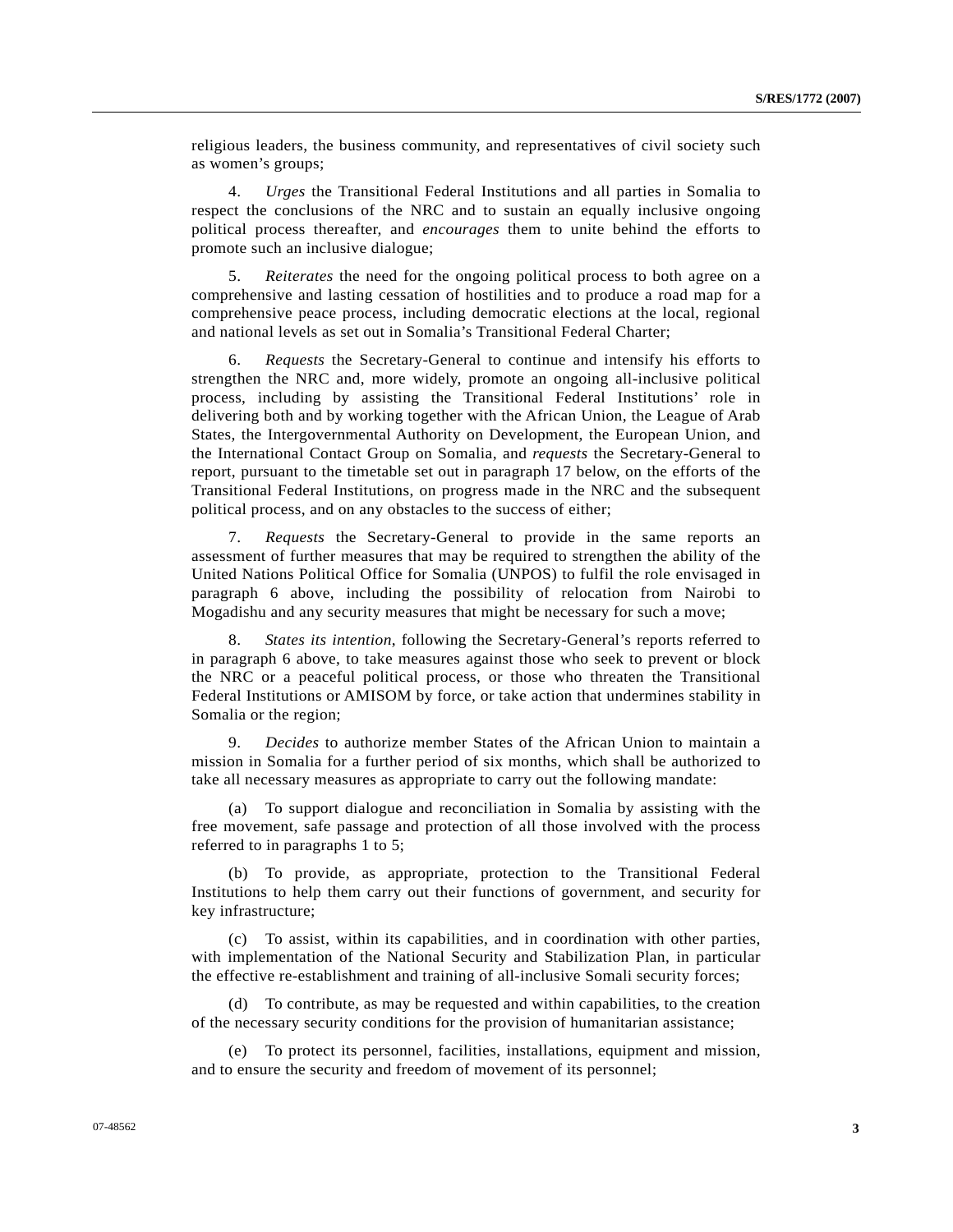10. *Urges* member States of the African Union to contribute to the above mission in order to help create the conditions for the withdrawal of all other foreign forces from Somalia;

 11. *Decides* that the measures imposed by paragraph 5 of resolution 733 (1992) and further elaborated upon in paragraphs 1 and 2 of resolution 1425 (2002) shall not apply to:

 (a) Supplies of weapons and military equipment, technical training and assistance intended solely for the support of or use by the mission referred to in paragraph 9 above; or

 (b) Such supplies and technical assistance by States intended solely for the purpose of helping develop security sector institutions, consistent with the political process set out in paragraphs 1 to 5 above and in the absence of a negative decision by the Committee established pursuant to resolution 751 (1992) within five working days of receiving the notification described in paragraph 12 below;

 12. *Decides* that States providing supplies or technical assistance in accordance with paragraph 11 (b) above shall notify the Committee established pursuant to resolution 751 (1992) in advance and on a case-by-case basis;

 13. *Emphasizes* the continued contribution made to Somalia's peace and security by the arms embargo, *demands* that all Member States, in particular those of the region, fully comply with it, *reiterates* its intention to consider urgently ways to strengthen its effectiveness, including through targeted measures in support of the arms embargo, and *requests* that the Committee established pursuant to resolution 751 (1992) report to the Council within 60 days of the adoption of this resolution on possible measures that might be taken and how they might be implemented;

 14. *Urges* Member States to provide financial resources, personnel, equipment and services for the full deployment of AMISOM;

 15. *Requests* the Secretary-General to consult with the African Union Commission on what further support might be provided to AMISOM and report back to the Council on any progress, pursuant to the timetable set out in paragraph 17 below;

 16. *Requests* the Secretary-General, further to the observations in his report on Somalia of 25 June 2007 referred to above, to continue to develop the existing contingency planning for the possible deployment of a United Nations Peacekeeping Operation replacing AMISOM including:

 (a) Sending a further Technical Assessment Mission to the region as soon as possible;

(b) Further contact with potential troop-contributing countries;

 (c) Identifying what further action the United Nations and the international community should take to help create the conditions necessary for, and to overcome potential obstacles to, the deployment and success of a United Nations peacekeeping mission in Somalia, including specifying measures, indicators and time frames for review of progress that will assist the Security Council's decision on the appropriateness of and objectives for a United Nations mission;